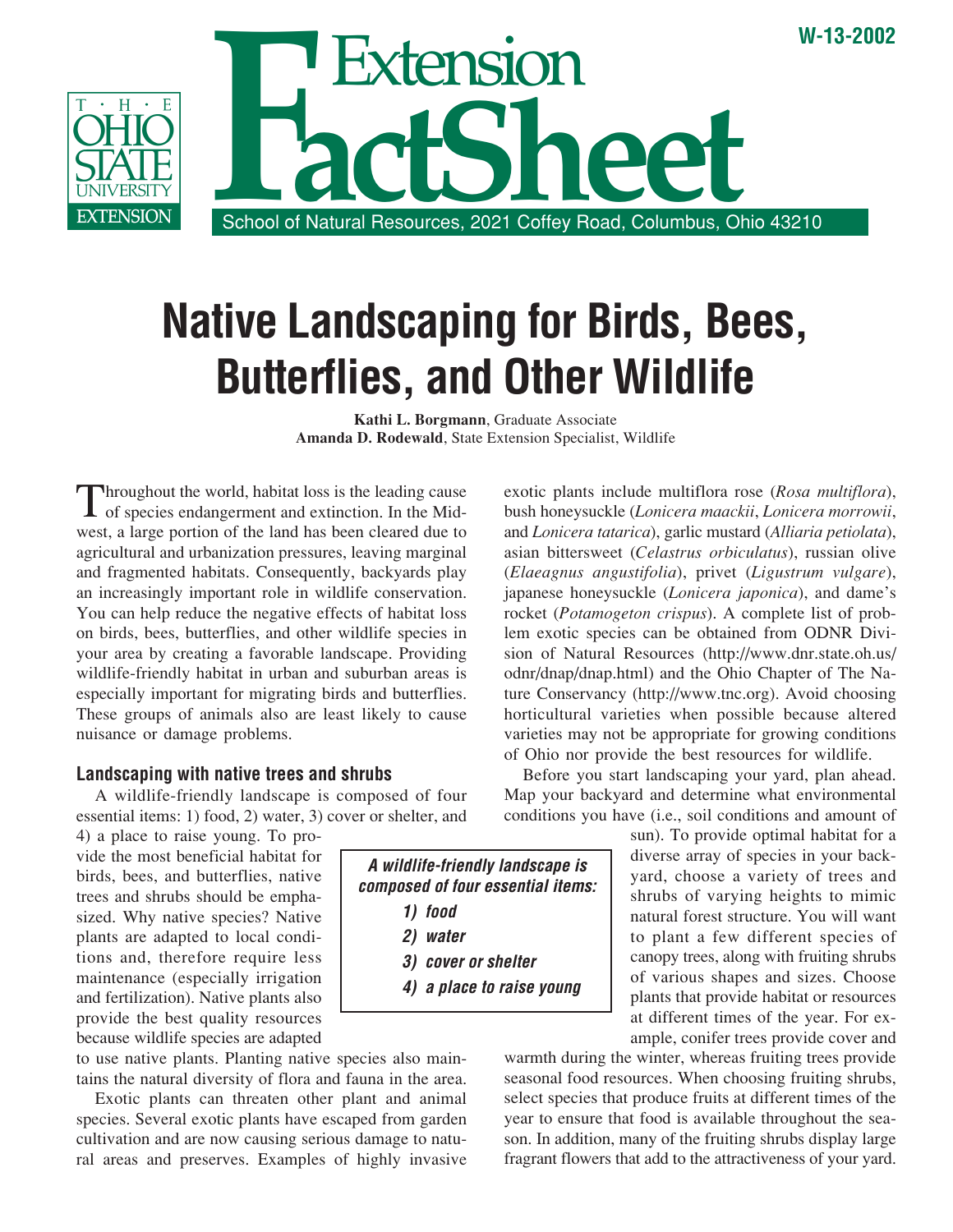## **What Should I Plant?**

Below is a list of recommended native Ohio trees and shrubs you can plant to create a wildlife friendly backyard.

| <b>Species</b>                            | Wildlife Benefits <sup>1</sup> | Soil Conditions <sup>2</sup> | <b>Light Conditions</b> <sup>3</sup> |
|-------------------------------------------|--------------------------------|------------------------------|--------------------------------------|
| <b>Trees</b>                              |                                |                              |                                      |
| Boxelder (Acer negundo)                   | W, B, BF                       | $W - D, V$                   | $SU - LS$                            |
| Black Maple (Acer nigrum)                 | W, B                           | M, AK                        | LS                                   |
| Red Maple (Acer rubrum)                   | W, B                           | $W - D, V$                   | LS - SH                              |
| Silver Maple (Acer saccharinum)           | W, B                           | M, V                         | $SU - LS$                            |
| Ohio Buckeye (Aesculus glabra)*           | W, B, BF                       | $W - M$ , AC                 | $SU - LS$                            |
| Paw Paw (Asimina triloba)*•               | W, BFL                         | $M - D$                      | $SU - LS$                            |
| Shagbark Hickory (Carya ovata)            | W, B                           | $M - D$                      | $SU - LS$                            |
| Mockernut Hickory (Carya tomentosa)       | W, B                           | $M - D$                      | $SU - LS$                            |
| Hackberry (Celtis occidentalis)*          | W, B, BFL                      | V, L, AK                     | <b>SU</b>                            |
| Red Bud (Cercis canadensis)*              | BE, HB, BF                     | $M - D, V$                   | $SU - SH$                            |
| Flowering Dogwood (Cornus florida)*•      | W, B, BFL                      | $M - D$                      | $SU - LS$                            |
| American Beech (Fagus grandifolia)        | W, B                           | $M - D, AC$                  | $SU - LS$                            |
| Red or Green Ash (Fraxinus pennsylvanica) | W, B                           | $W - M$ , $V$                | $SU - LS$                            |
| Honeylocust (Gleditsia triacanthos)*      | W, B, BE                       | V                            | $SU - LS$                            |
| Common Juniper (Juniperus communis)•      | W, B                           | D, V                         | SU                                   |
| Eastern Red Cedar (Juniperus virginiana)• | W, B                           | $M - D$ , $AK - AC$ SU       |                                      |
| Tuliptree (Liriodendron tulipifera)*      | HB, BFL                        | $W - M$                      | $LS$ - $SH$                          |
| Sweetbay Magnolia (Magnolia virginiana)*• | W, B                           | $M - D, V$                   | $SU - SH$                            |
| Red Mulberry (Morus rubra)*•              | W, B                           | M                            | SU                                   |
| White Pine (Pinus strobus)                | W, B                           | $M - D$ , AC                 | $SU - LS$                            |
| Eastern Cottonwood (Populus deltoides)    | W, B, BF                       | $W - M$                      | SU                                   |
| Black Cherry (Prunus serotina)*•          | HB, BFL, B                     | M, V                         | $SU - LS$                            |
| Common Chokecherry (Prunus virginiana)*•  | W, B, BF                       | $M - D, N$                   | SU                                   |
| White Oak (Quercus alba)                  | W, B                           | $M - D, V$                   | SU                                   |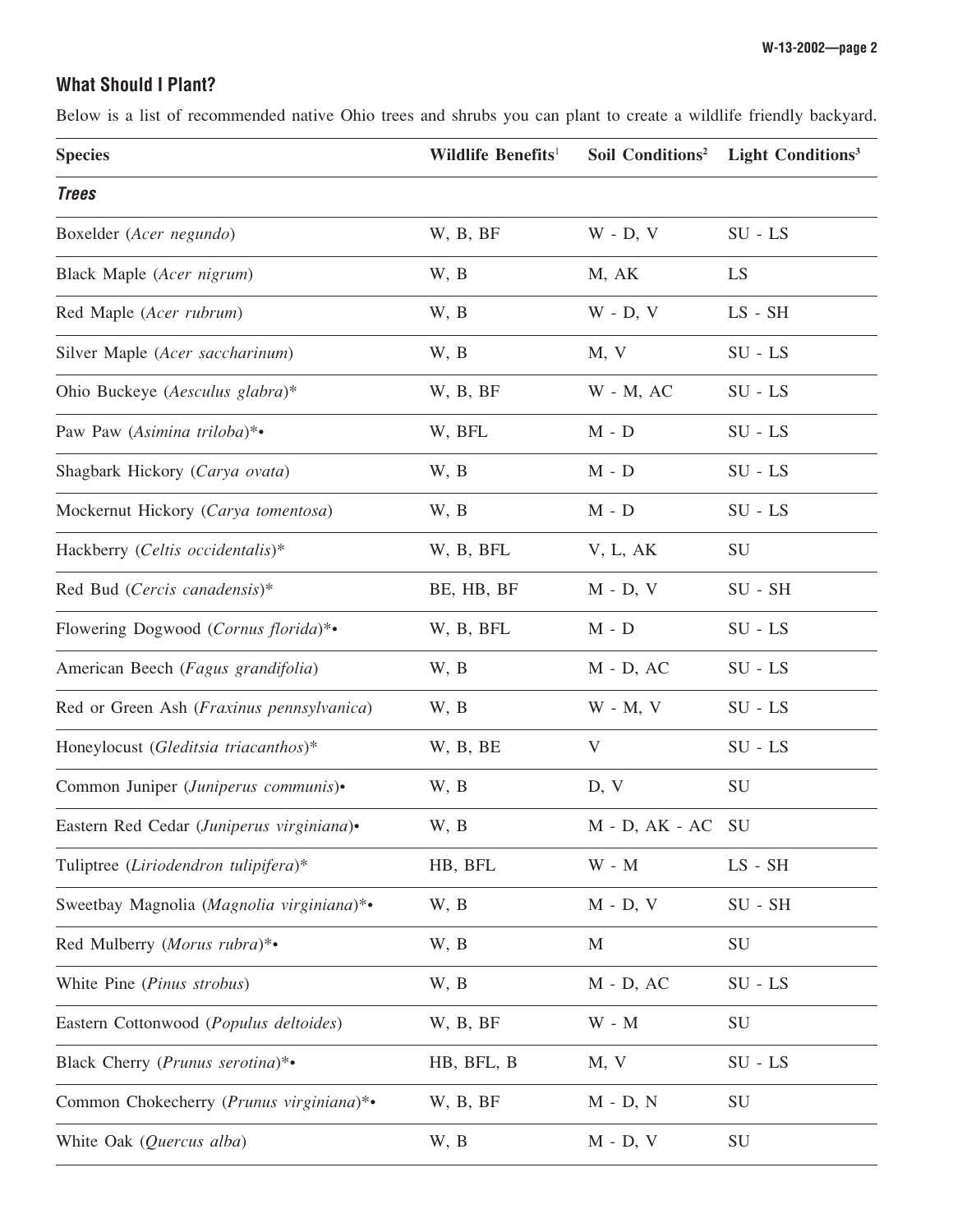| <b>Species</b>                                                                                                                   | Wildlife Benefits <sup>1</sup> | Soil Conditions <sup>2</sup> | Light Conditions <sup>3</sup> |
|----------------------------------------------------------------------------------------------------------------------------------|--------------------------------|------------------------------|-------------------------------|
| Scarlet Oak (Quercus coccinea)                                                                                                   | W, B, BFL                      | D                            | $SU - LS$                     |
| Red Oak (Quercus rubra)                                                                                                          | W, B, BFL                      | $M - D$ , AC                 | $SU - LS$                     |
| Black Oak (Quercus velutina)                                                                                                     | W, B, BFL                      | $M - D$ , AC, V              | <b>SU</b>                     |
| Canadian Yew (Taxus canadensis)•                                                                                                 | W, B                           | $W - M$                      | $SU - SH$                     |
| American Basswood (Tilia americana)                                                                                              | B, BE                          | M, AK, AC                    | $SU - LS$                     |
| <b>Shrubs</b>                                                                                                                    |                                |                              |                               |
| Black Chokecherry (Aronia melanocarpa)*•                                                                                         | W, B                           | D, AC                        | $SU - LS$                     |
| Cockspur Hawthorn (Crataegus crus-galli)*•                                                                                       | W, B                           | $M - D, V$                   | SU                            |
| Thicket Hawthorn (Crataegus punctata)*•                                                                                          | W, B                           | $M - D$ , $V$                | SU                            |
| Washington Hawthorn (Crataegus phaenopyrum)*• W, B, BF                                                                           |                                | $W - M$                      | SU                            |
| Dogwood (Cornus Spp.) [Red-osier<br>(C. stolonifera), Silky (C. obliqua), Pagoda<br>(C. alternifolia), and Gray (C. racemosa)]*• | W, B, BFL                      | $W - M$                      | $SU - LS$                     |
| Burning Bush (Euonymus atropurpureus)*                                                                                           | W, B                           | $M - D$                      | $SU - SH$                     |
| Running Strawberry Bush (Euonymus obovatus)*                                                                                     | W, B                           | $M - D$                      | $SU - SH$                     |
| Common Winterberry (Ilex verticillata)*•                                                                                         | W, B                           | $M - D$ , AC                 | $SU - LS$                     |
| Spice Bush (Lindera benzoin)*•                                                                                                   | W, B, BF, BFL                  | M, V                         | $SU - SH$                     |
| Common Ninebark (Physocarpus opulifolius)*•                                                                                      | W                              | $W$ - D, AC, AK              | $SU - LS$                     |
| Smooth Sumac (Rhus glabra)*•                                                                                                     | W, B, BF                       | $M - D$                      | SU                            |
| Elderberry (Sambucus canadensis)*•                                                                                               | W, B, BF                       | M, D, W                      | $SU - LS$                     |
| Bladdernut (Staphylea trifolia)*                                                                                                 | W, BE                          | $M - D$                      | $SU - SH$                     |
| Maple-leaf Viburnum (Viburnum acerifolium)*•                                                                                     | W, B                           | $M - D, AC$                  | $SU - SH$                     |
| Arrowwood (Viburnum dentatum)*•                                                                                                  | B                              | M, AC, V                     | $SU - LS$                     |
| Nannyberry (Viburnum lentago)*•                                                                                                  | W, B                           | $M - D$                      | $SU - SH$                     |
| Blackhaw Viburnum (Viburnum prunifolium)*•                                                                                       | W, B                           | D, AK                        | <b>SH</b>                     |

\* flowering species • fruiting species valuable to wildlife and/or birds

<sup>1</sup> Food and/or cover provided for; W = wildlife, B = birds, BF = butterflies, BFL = butterfly larva, BE = bees, HB = hummingbirds

<sup>2</sup> W = wet, M = moist, D = dry, N = neutral soils, AK = alkaline soils, AC = acidic soils, CA = calcareous soils, L = limestone,  $V =$  adaptable to a variety of soil conditions

<sup>3</sup> SU = sun, LS = light shade, SH = shade